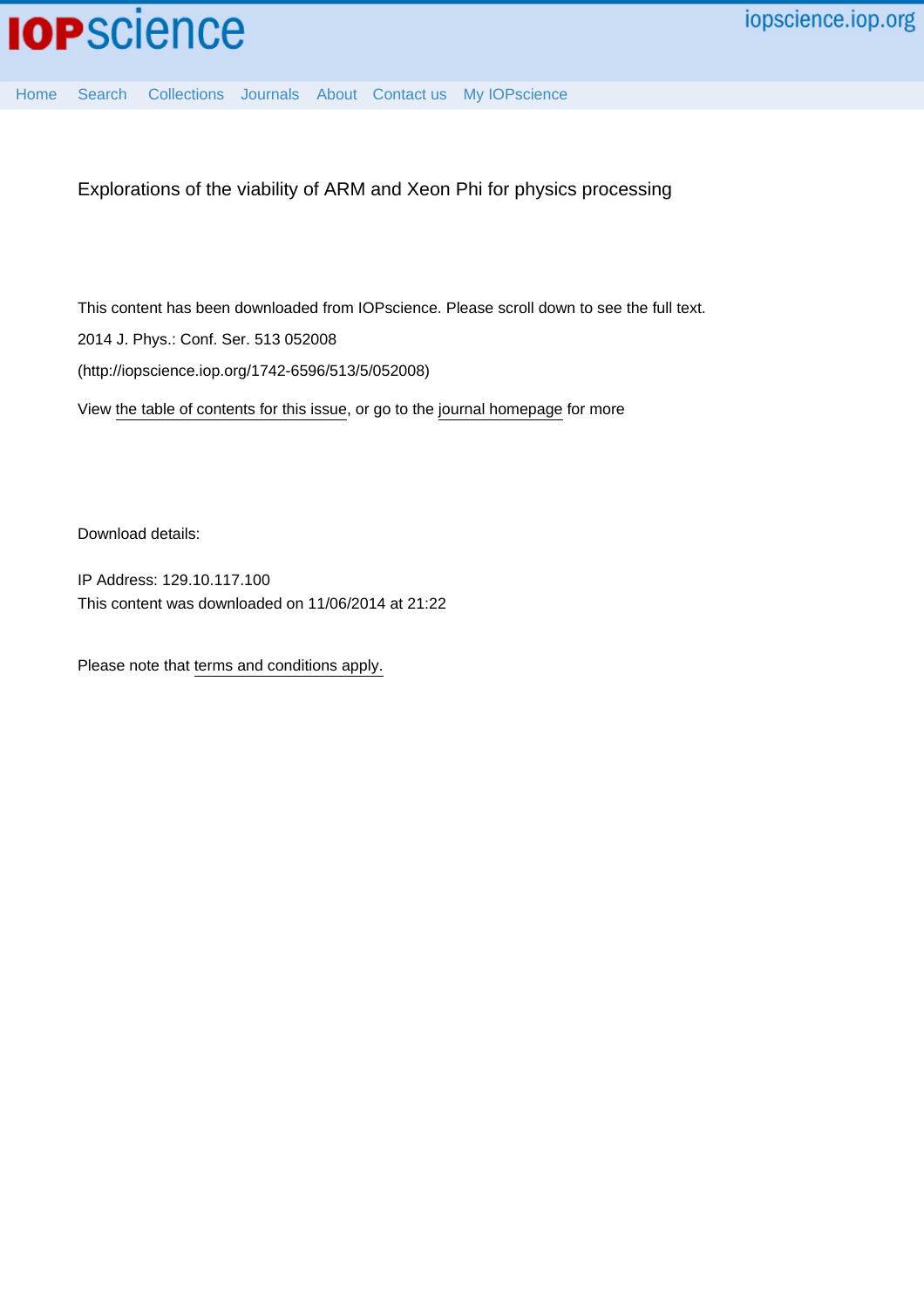# Explorations of the viability of ARM and Xeon Phi for physics processing

David Abdurachmanov<sup>1</sup>, Kapil Arya<sup>2</sup>, Josh Bendavid<sup>3</sup>, Tommaso Boccali<sup>4</sup>, Gene Cooperman<sup>2</sup>, Andrea Dotti<sup>5</sup>, Peter Elmer<sup>6</sup>, Giulio Eulisse<sup>7</sup>, Francesco Giacomini<sup>8</sup>, Christopher D. Jones<sup>7</sup>, Matteo Manzali<sup>8</sup>, Shahzad Muzaffar<sup>7</sup>

<sup>1</sup> Digital Science and Computing Center, Faculty of Mathematics and Informatics, Vilnius

University, Vilnius, Lithuania<br>
<sup>2</sup> College of Computer and Information Science, Northeastern University, Boston, MA, USA<br>
<sup>3</sup> European Organisation for Nuclear Research (CERN), Geneva, Switzerland<br>
<sup>4</sup> INFN Sezione di Pi

E-mail: Peter.Elmer@cern.ch

Abstract. We report on our investigations into the viability of the ARM processor and the Intel Xeon Phi co-processor for scientific computing. We describe our experience porting software to these processors and running benchmarks using real physics applications to explore the potential of these processors for production physics processing.

#### 1. Introduction

The computing requirements for high energy physics (HEP) projects like the Large Hadron Collider (LHC) [1] at the European Laboratory for Particle Physics (CERN) in Geneva, Switzerland are larger than can be met with resources deployed in a single computing center. This has led to the construction of a global distributed computing system known as the Worldwide LHC Computing Grid (WLCG) [2], which brings together resources from nearly 160 computer centers in 35 countries. Computing at this scale has been used, for example, by the CMS [3] and ATLAS [4] experiments for the discovery of the Higgs boson [5, 6]. To achieve this and other results the CMS experiment, for example, typically used during 2012 a processing capacity between 80,000 and 100,000 x86-64 cores from the WLCG. Further discoveries are possible in the next decade as the LHC moves to its design energy and increases the machine luminosity. However, increases in dataset sizes by 2-3 orders of magnitude (and commensurate processing capacity) will eventually be required to realize the full potential of this scientific instrument. The scale and longevity of the LHC computing require continual R&D into new technologies which may be relevant in the coming years. Since around 2005 processors have also hit scaling limits, largely driven by overall power consumption [7], which have led to the introduction of multicore CPUs and which are driving interest in processor architectures other than simple, general purpose x86-64 processors. In this paper we report on our investigations

Content from this work may be used under the terms of the Creative Commons Attribution 3.0 licence. Any further distribution  $\odot$  $\vert$  (cc) of this work must maintain attribution to the author(s) and the title of the work, journal citation and DOI. Published under licence by IOP Publishing Ltd 1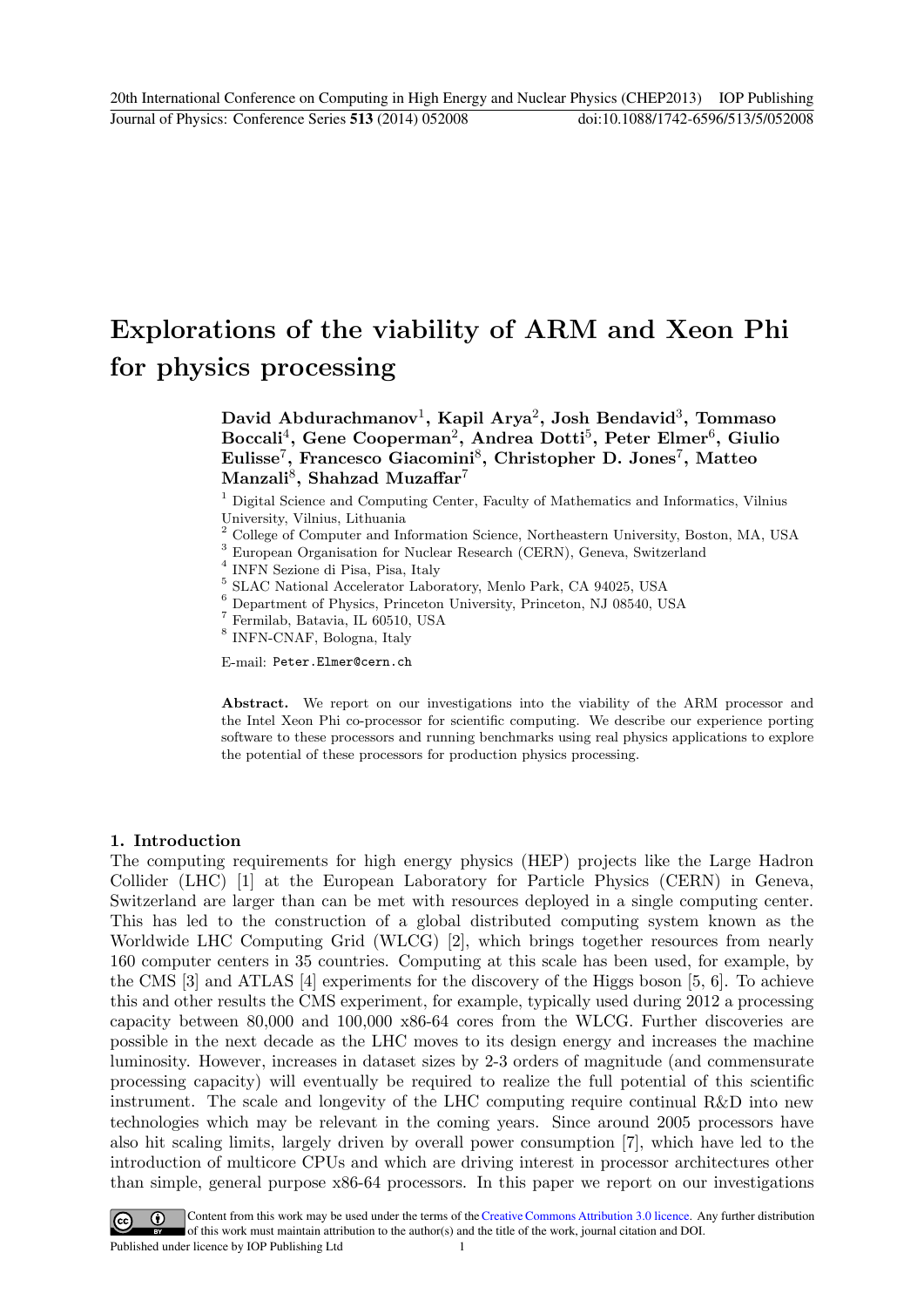into two such technologies: low power ARM processors [8] and Intel's Xeon Phi coprocessor card, for scientific computing. For ARM, we extend and build on our previously reported results [9].

#### 2. ARM Investigations

#### *2.1. Test Setup*

For the tests described in this paper we used two low-cost development boards, the ODROID-U2 (purchased in Feb. 2013) and the ODROID-XU+E (purchased in Aug. 2013) [10]. The processor on the U2 board is an Exynos 4412 Prime, a System-on-Chip (SoC) produced by Samsung for use in mobile devices. It is a quad-core Cortex A9 ARMv7 processor operating at 1.7GHz with 2GB of LP-DDR2 memory. The processor also contains an ARM Mali-400 quad-core GPU accelerator, although that was not used for the work described in this paper. The XU+E board has a more recent Exynos 5410 processor, with 4 Cortex-A15 cores at 1.6GHz and 4 Cortex-A7 cores at 1.2GHz, in ARM's big.LITTLE configuration, with 2GB of LDDR3 memory, as well as a PowerVR SGX544MP3 GPU (also not used in this work). Both boards have eMMC and microSD slots, multiple USB ports and  $10/100M$ bps Ethernet with an RJ-45 port. Power is provided via a 5V DC power adaptor. ARM's big.LITTLE heterogeneous architecture in principle pairs each performance (A15) core with a low-power (A7) core to facilitate a more flexible performance/power response than simple dynamic clock frequency scaling. The architecture allows for a mix of performance and low-power cores, however the implementation in the current generation 5410 chip only allows for switching between the entire A15 core cluster and the entire A7 cluster. The other unique aspect of the XU+E board is integrated power sensors providing access to the power individually used by the A15 cores, the A7 cores, the GPU and the memory. The cost of the U2 board alone was \$89 and with the relevant accessories (cables, a cooling fan, a 64GB eMMC storage module, etc.) the total cost was \$233. The XU+E board alone cost \$199 and with the adaptor, 64GB eMMC storage and a "Smart Power" meter the total cost was \$357. The "Smart Power" meter allows external measurements of the total power use of either board, with the values being made available via USB to the board itself. The extremely modest cost of these boards permitted us to do meaningful initial investigations without investing in full-fledged servers.

For the Linux operating system on the U2 (XU+E) board we used Fedora 18 (19) ARM Remix with kernel version 3.0.75 (3.4.5), provided by Hardkernel, the vendor for the ODROID boards. We chose Fedora due to its similarities to Scientific Linux CERN (SLC). It is fully hard float capable and uses the floating point unit on the SoC. The kernel was reconfigured to enable swap devices/files, which is required for CMSSW compilation. All build tests were done using a 500GB 3*.*5 ′′ ATA disk connected via USB or with the eMMC storage. Run-time tests were done with output written to the eMMC storage.

In order to compare results from the ARM board we also used two typical x86-64 servers currently deployed at CERN. The first is a dual quad-core Intel Xeon L5520 @ 2.27 GHz (Nehalem) with 24GB of memory. The second is dual hexa-core Intel Xeon E5-2630 @ 2.00GHz (Sandy Bridge) with 64GB of memory. Both machines were equipped with a large local disk for output and used software installed on an AFS filesystem at CERN. These machines were purchased about three years apart and very roughly represent the range of x86-64 hardware being operated at the time of our ARM tests.

#### *2.2. Software Environment*

The software environment used here was as described in our earlier results [9], except that we updated to a newer CMS software version: a nearly-final pre-release of CMSSW 7.000. The main software problem reported earlier was a problem with ROOT dictionaries. Some bugs and problems have been fixed, but as of this paper output via ROOT on ARMv7 still does not work. Thus event output was turned off when running the CMS test application.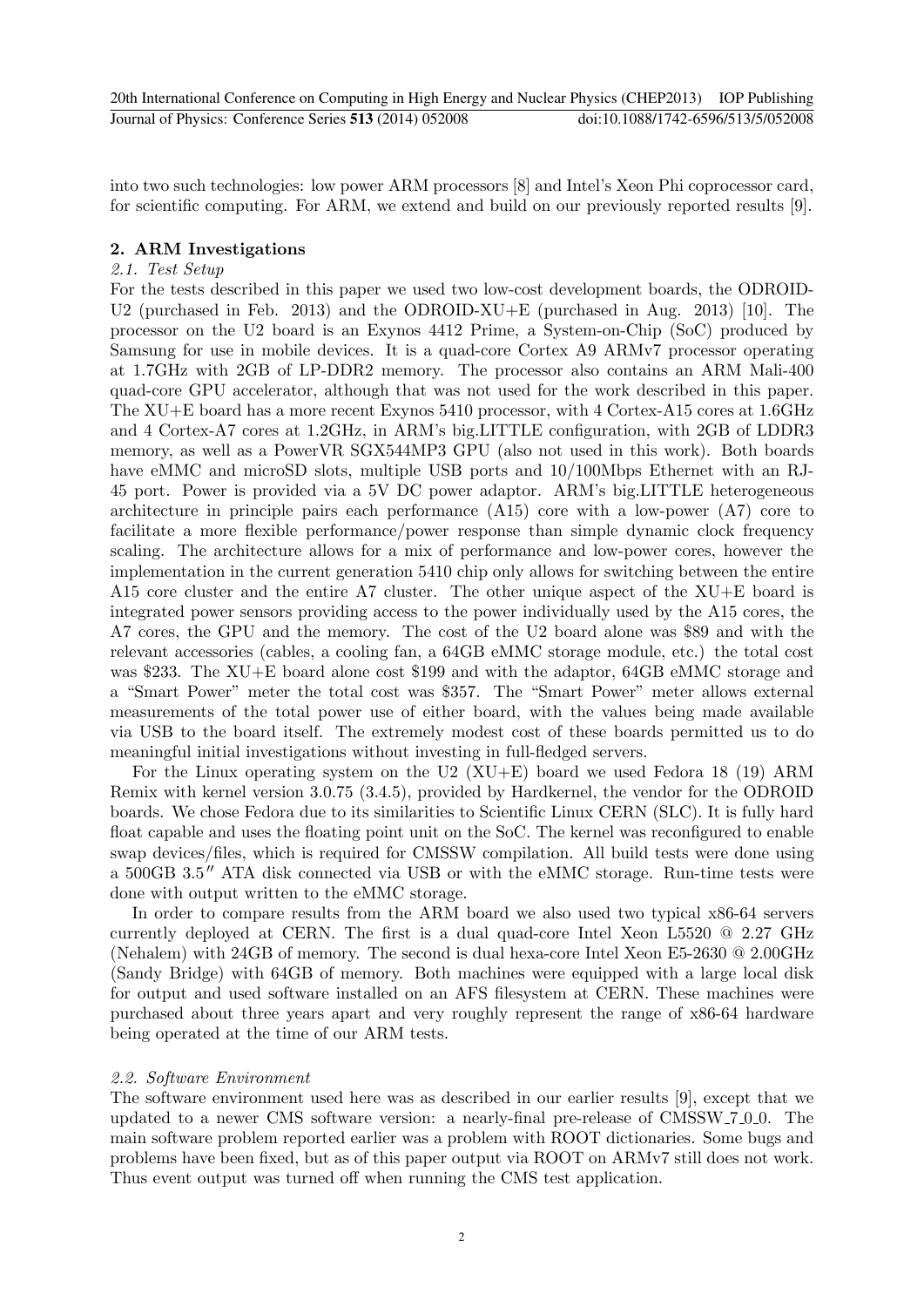

Figure 1. Throughput of the multi-threaded "FullCMS" application with varying numbers of threads. Points and solid lines indicate measurements, dotted lines indicate the extrapolation of the single core results to show more clearly deviations from scaling.

## *2.3. Experimental Results*

We have run again, with the newer CMSSW version, the same test done previously: a Monte Carlo simulation of 8 TeV LHC minimum bias events using Pythia8 [11] (event generation) followed by simulation with Geant4 [12]. This time we tested both the U2 board and the  $XU+E$ board. This test ran on a single core and we scaled the results by the number of physical cores to estimate the total possible throughput for the chips. In order to load all cores with a realistic benchmark we ran in addition a second application using a beta version of Geant4 version 10 which provides support for event-based multi-threaded applications. We did not use the full CMS simulation for this, but instead a simpler benchmark application (FullCMS) which uses the actual CMS geometry imported from a GDML file. The results are reported in table 1. Here TDP (Thermal Design Power) numbers for the Intel processors were taken from their website [13] and those for the ODROID boards were estimated from our own measurements. As before, while the individual ARM cores are less performant than the x86-64 cores, a significantly better performance per Watt is obtained. In figure 1 we show also the performance of the multithreaded FullCMS application with varying numbers of threads. Some deviations from linear scaling are seen, especially for the U2 board.

| лын ог ше стеанет вененная к танстар<br>N |              |                 |                    |                            |                            |                 |
|-------------------------------------------|--------------|-----------------|--------------------|----------------------------|----------------------------|-----------------|
|                                           |              |                 | <b>GEN-SIM</b>     | <b>GEN-SIM</b>             | G4MT                       | G4MT            |
|                                           |              |                 | Events             | Events                     | Events                     | Events          |
|                                           |              | Power           | $\mathrm{/minute}$ | $\gamma$ <sub>minute</sub> | $\gamma$ <sub>minute</sub> | $\gamma$ minute |
| Type                                      | Cores        | TDP)            | 'core              | 'Watt                      | (threads)                  | Watt            |
| ODROID U2                                 | 4            | 4W              | 1.08               | 1.08                       | 34.2(4)                    | 8.6             |
| ODROID $XU+E$                             | 4/4          | 5W              | 1.47               | 1.07                       | 47<br>(4)                  | 9.4             |
| dual Xeon L5520                           |              |                 |                    |                            |                            |                 |
| $@2.27\text{GHz}$                         | $2 \times 4$ | 120W            | 3.37               | 0.22                       | 307.2(16)                  | 2.6             |
| $\overline{\text{dual}}$ Xeon E5-2630L    |              |                 |                    |                            |                            |                 |
| @2.0GHz                                   | $2 \times 6$ | $120\mathrm{W}$ | 3.46               | 0.35                       | N/A                        | N/A             |

Table 1. Results of run time tests for single core CMSSW (GEM-SIM) and a multi-threaded version of the Geant4 benchmark "FullCMS" with 4 threads (G4MT).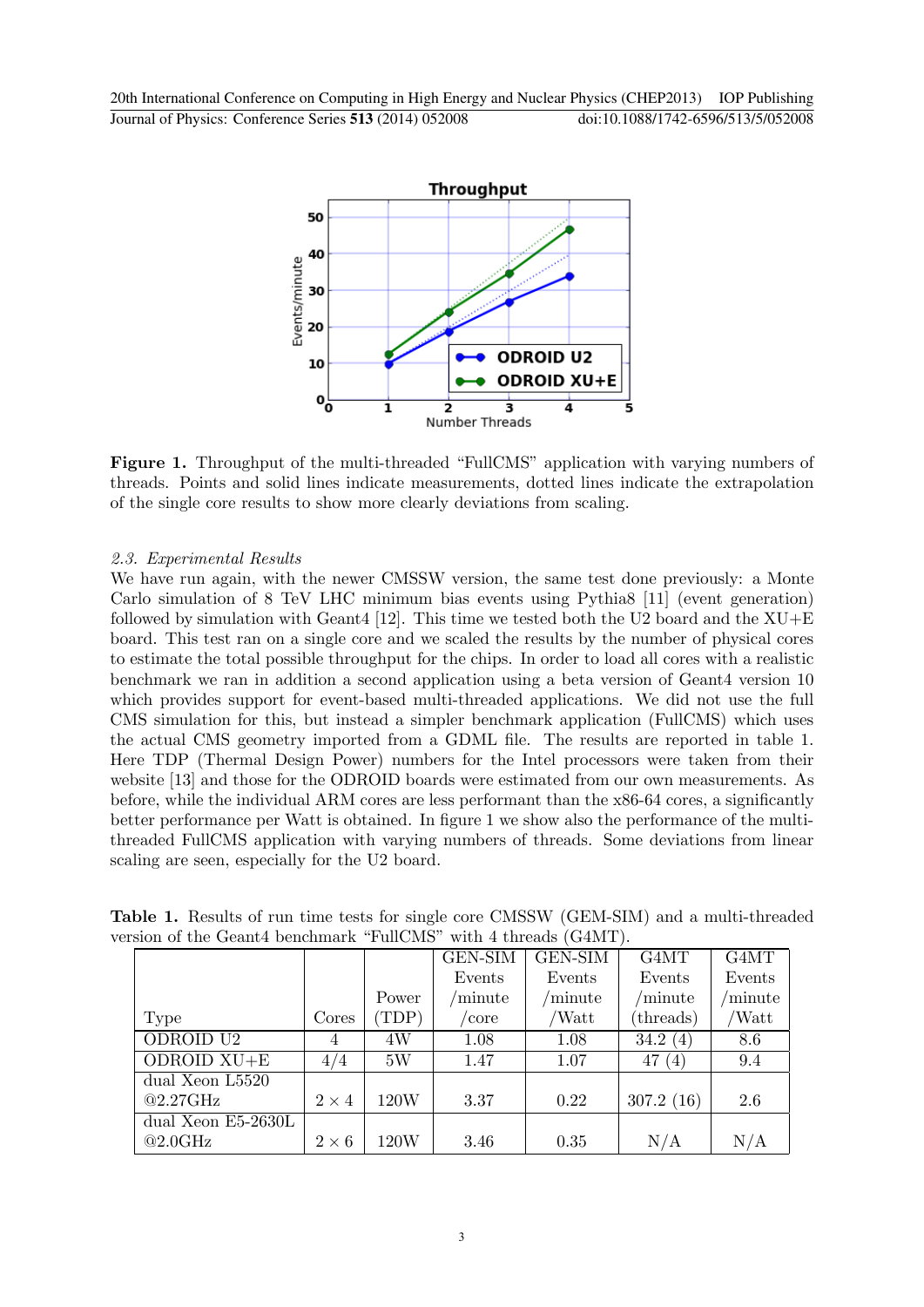

Figure 2. Power consumption on the XU+E board as measured by the integrated power sensors and the external Smart Power meter (labeled "Rest"), for tests (from left to right) with *stress* using 1,2,3,4 threads and when compiling a software package (binutils) with "-j 5".

## *2.4. Power investigations*

We also performed more detailed investigations into the power use on the ODROID U2 and XU+E using the "Smart Power" meter and the sensors on the XU+E board. Table 2 shows results from the "Smart Power" meter for the U2 board for various running conditions. These are consistent with our estimate of ∼4W in table 1 for the TDP-equivalent power use. In figure 2 we show power measurements for the XU+E board when loading 1-4 cores and when compiling. The latter is consistent with our ∼5W TDP equivalent for the XU+E.

Table 2. Power measurements on the ODROID U2 board using the "Smart Power" meter. Here "fan" and "ethernet" indicates whether the cooling fan and ethernet were on or not.

| ODROID U2                       |      | Voltage $(V)$   Current $(mA)$   Power $(W)$ |     |
|---------------------------------|------|----------------------------------------------|-----|
| idle, no fan, no ethernet       | 5.02 | 280                                          | 1.4 |
| idle, fan, no ethernet          | 5.02 | 360                                          | 1.8 |
| idle, no fan, ethernet          | 5.02 | 322                                          | 1.6 |
| idle, fan, ethernet             | 5.02 | 400                                          | 2.0 |
| full CPU load, no fan, ethernet | 5.02 | 900                                          | 4.5 |
| full CPU load, fan, ethernet    | 5.02 | 970                                          | 4.9 |

# 3. Xeon Phi Investigations

As there is some interest in the Xeon Phi among our collaborators, we have created a basic HEP software development environment to facilitate certain types of application and benchmark tests which can run directly on the Phi card.

## *3.1. Test Setup*

For the tests described here we used a Xeon Phi 7110P, with 61 in-order cores (and up to 4-way Hyperthreading). The card was used with a standard Intel Xeon box with 32 logical cores as the host.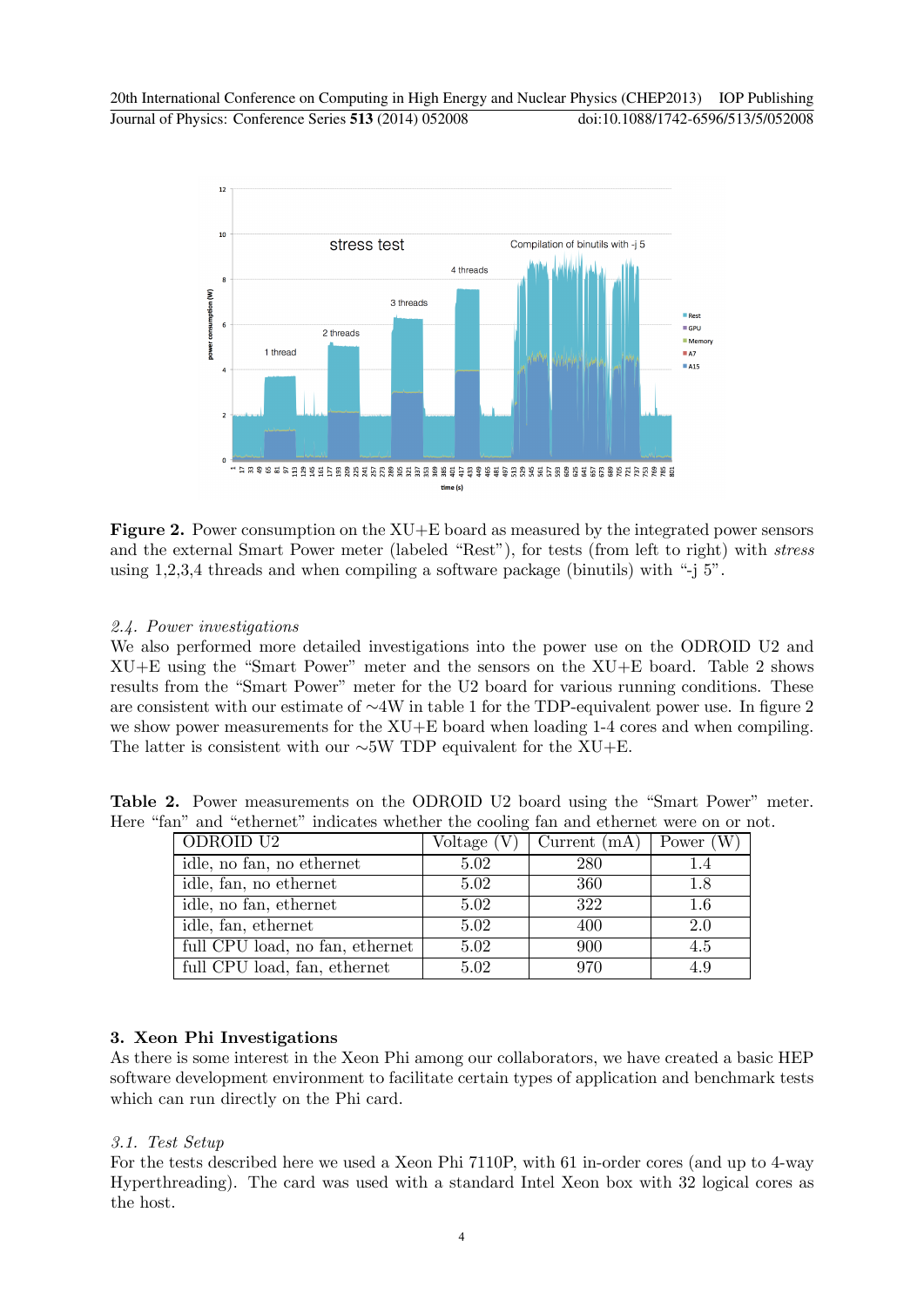#### *3.2. Software Environment*

There are two practical difficulties when setting up a software environment for the Phi. First, no compilation environment is available on the Phi itself, and cross-compilation must be done on the host. Second, currently only the Intel compiler can be used for the compilation.

We chose to create what looks like a normal SCRAM [14] environment for the user on the host system. A user can create a SCRAM development area, with some number of previously crosscompiled externals visible, and then (cross-)compile their own code with SCRAM in a standard fashion. They need only switch to a shell on the Phi to actually run it. We made a special CMSSW release which had cross-compiled externals and just the subset of CMSSW packages which compile with the Intel compiler. Most externals were built by just setting  $CXX =$ "icpc -fPIC -mmic" and CC="icc -fPIC -mmic" and –host=x86 64-k1om-linux to configure scripts for cross compilation. A few special cases include:

- *•* Boost: Patched a couple of files and used TOOLSET intel
- Python: Needed to be built twice, once for build system and once for Xeon Phi cross compilation.
- *•* Fastjet: Compiled without -msse3
- GSL: Fixed configure script to not run test when cross-compiling
- *•* OpenSSL: Configured without -fstack-protector and –with-krb5-flavor
- *•* Root: Patched to build some executables without -mmic. Built without fftw3, castor and dcap dependency. Configured for linuxx8664k1omicc along with a couple of patches to use freetype and pcre from cms externals. Option -mmic passed to icc fortran compiler.

This work began using version 13.1.3 of the Intel compiler, however it lacked sufficient  $C++11$ support to compile CMSSW, and in particular the core framework, used by much of the rest of the code. We switched to version 14.0.0 when it was released, and indeed the  $C+11$  support had improved. We were then stopped by another bug [15], but 369 out of 1106 CMSSW packages do now compile. As the goal here was not necessarily to run full CMS applications, but rather to permit tests with more narrow benchmarks, this is already an interesting software environment.

#### *3.3. Experimental Results*

Performance tests were run on the Xeon Phi using a toy version of the threaded event processing framework being developed for CMS [20]. The framework uses Intel's Threading Building Blocks library to schedule the running of both events and modules within an event concurrently. The toy framework does not use actual CMS algorithms for the modules but instead emulates the timing and dependencies between the algorithms based on measurements from the full CMS framework. Each module in the toy framework just does a simple numeric integration and continues the integration for as long as the emulated CMS framework module would run. Figure 3 shows the toy framework scales linearly until around 150 threads at which time it plateaus. We believe we understand this behavior based on the Xeon Phi design. Although the Xeon Phi has four hardware threads per core, the documentation states that only two of the threads can run simultaneously. The third and fourth hardware threads are used in the cases where a running thread has a memory access latency. In that case, the hardware can set aside that waiting thread and use the core to process instructions for another hardware thread. Therefore the plateau at 150 can be explained by the fact that the numerical integral work does not require long memory accesses and therefore we can saturate the hardware with less than 3 hardware threads per core.

We also ported to the Xeon Phi a real world  $C++$  application used for the photon energy regression training in the search for Higgs boson decaying to two photons. The application,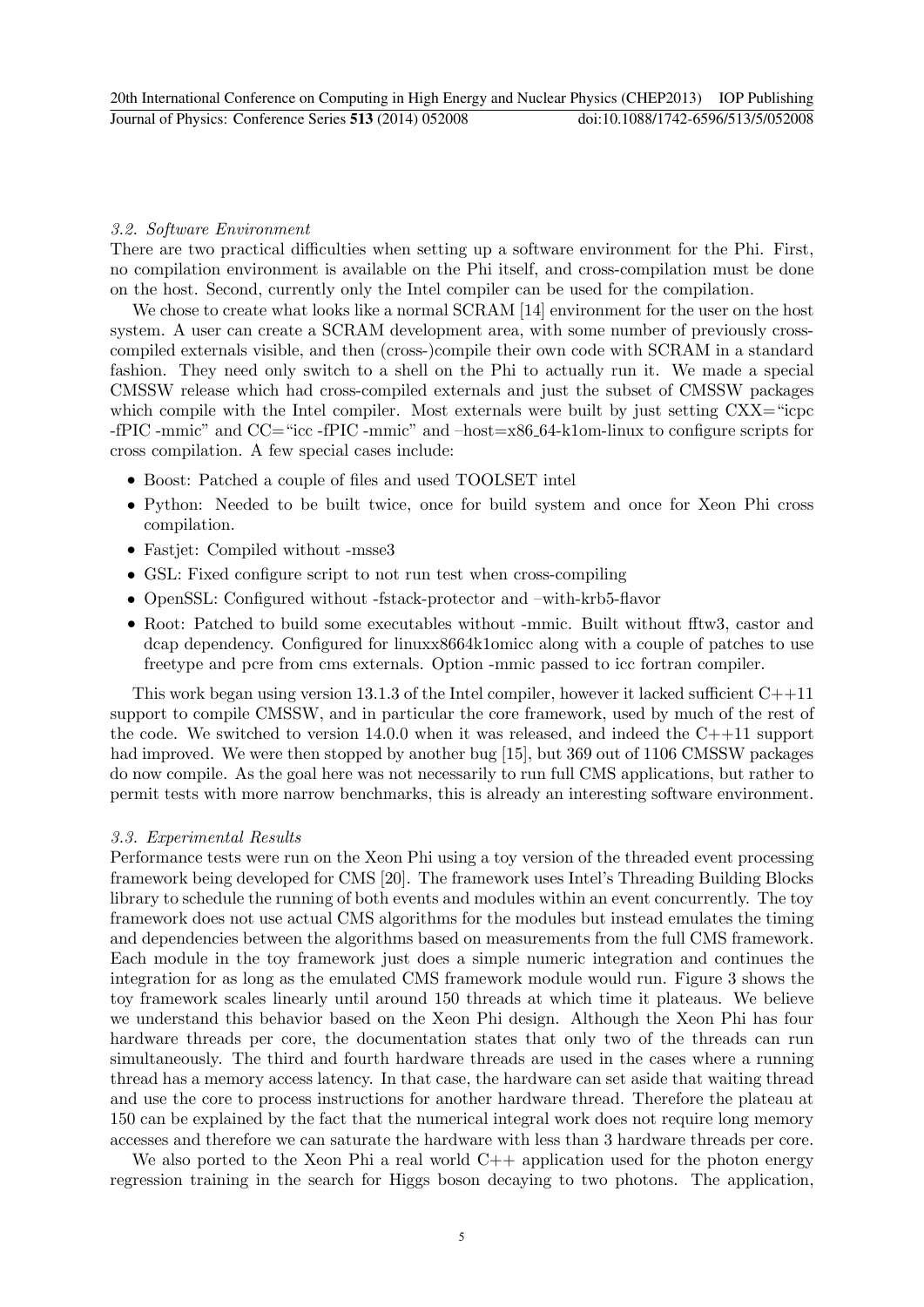

Figure 3. Toy event processing framework scaling tests on Xeon Phi

based on ROOT and multithread-enabled via OpenMP, is very demanding in terms of CPU: when executed on a 4-way SandyBridge E5-4620, it fully uses the 64 cores (32 real plus 32 in HyperThreading), exceeding 6000% CPU usage as reported by *top*. The porting on the Phi was not straightforward due to the inability to compile on the Phi: the initial ROOT application was using a mixture of compiled libraries, and code compiled on the fly by ROOT using ACLiC. While the libraries were cross-compiled on the host system, the auto-compiled part could not be executed due to the lack of a compilation environment on the Phi itself. We had to revert to fully compiled code, which meant losing some features of the ROOT environment like fast turnaround code changes and debugging. The application was able to spawn up to 243 threads on the Phi, but CPU occupancy, as reported by both *top* and the *micsmc* tool, never exceeded 20% of the maximum theoretical load. Indeed the total testing time, found to be about 6 hours on the Sandy Bridge, exceeded 24 hours, at which point the process was killed by us; we estimate that it had reached by then around 40% of the application workflow. Further optimisations and specific Phi changes are certainly possible, but the interesting test for us was to check whether the porting of a working multi-threaded application, designed for a standard x86 architecture, would be just a simple recompilation; from this point of view we cannot declare the test successful.

## 4. General Tools Support

## *4.1. IgProf Profiler*

When comparing and optimizing for various architectures, understanding the performance obtained in detail is as important as obtaining overall benchmark numbers. For large  $C++$ applications like those used in HEP, we have been using the IgProf [16, 17] profiling and analysis tool. We report that as of version 5.9.10, IgProf itself has initial support for both performance sampling and memory profiling also on ARMv7 processors. There are currently still limitations from ARM stack unwinding as implemented in libunwind, for speed in both modes, and due to crashes in performance profiling mode. The next step will likely be improvements to libunwind, much like those we contributed for similar problems on x86-64.

## *4.2. Distributed MultiThreaded CheckPointing (DMTCP)*

In complex computing environments there are a number of use cases for checkpointing the state of a running process to disk and restarting it later. One technology providing this functionality is the Distributed MultiThreaded CheckPointing (DMTCP) package [18]. We have previously described the use cases which are interesting for HEP and reported results [19] for the use of checkpoint-restart for HEP applications on x86-64 and on the Xeon Phi. From version 2.0.1, we can now also report that DMTCP functions for HEP applications on ARMv7.